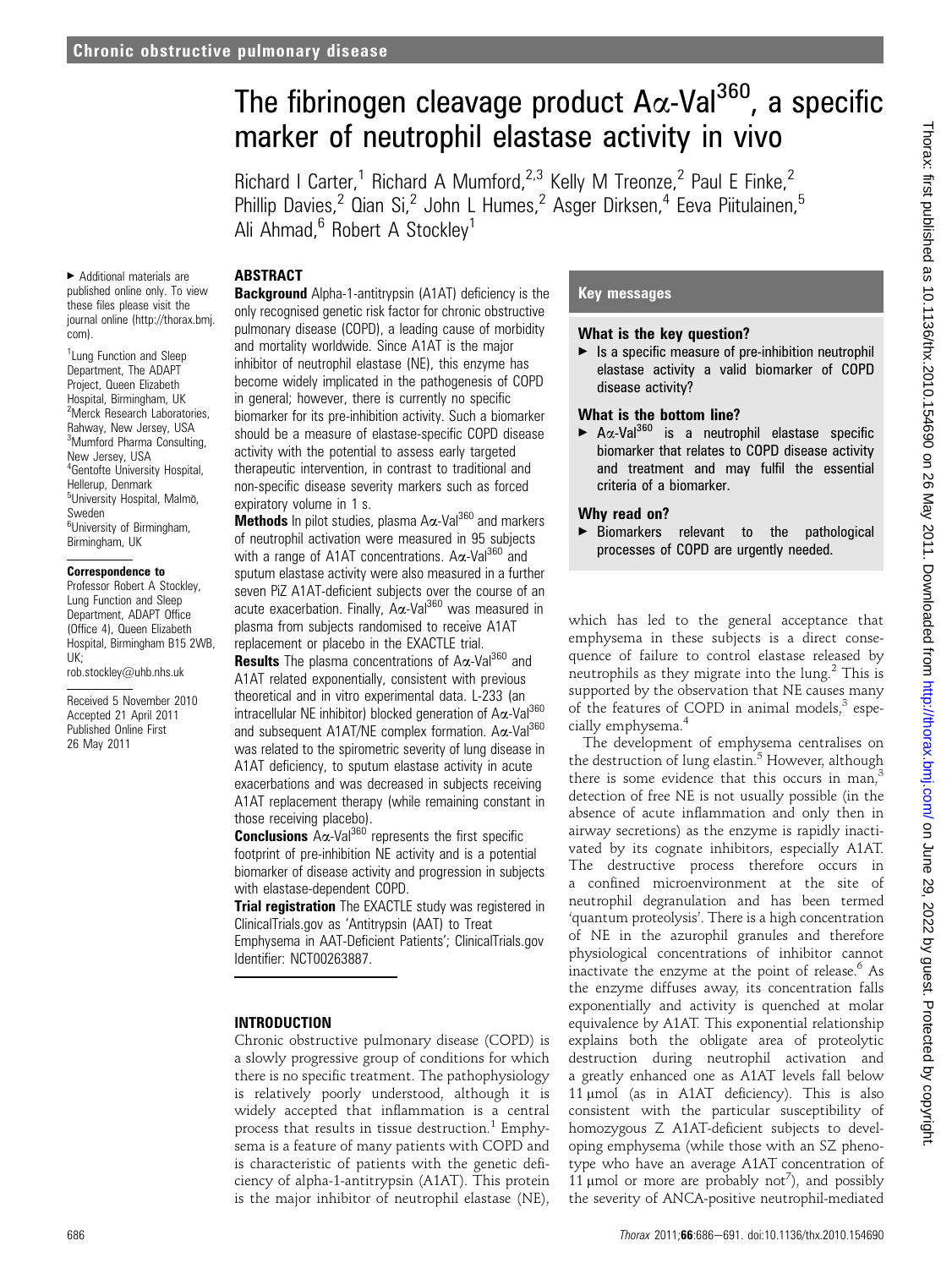tissue damage in renal vasculitis and necrotising panniculitis (both associated with A1AT deficiency<sup>8 9</sup>).

The evaluation of the extracellular activity of elastase in both physiological and pathological states has been hampered by the difficulty in developing a specific assay of the in vivo activity of this rapidly inhibited enzyme. Detection of NE using immunoassays identifies and quantifies both free enzyme and enzyme bound to its inhibitors. However, this provides no direct evidence of the destructive potential of NE at the point of degranulation. Alternative assay procedures have therefore been pursued which depend upon the detection of a footprint of NE activity by measuring NE cleavage products, including urinary desmosine (a major cross-linking amino acid in elastin) and elastase-generated elastin peptides. However, neither is specific to NE and may even be influenced by diet,  $^{10}$  renal function<sup>11</sup> and reflect tissue breakdown in many organs<sup>12</sup> which may (at least partly) explain the lack of association between urinary desmosine and forced expiratory volume in 1 s  $(FEV_1)^{13-15}$  and the failure to decrease in PiZ individuals receiving A1AT augmentation.16 17 Such drawbacks can be overcome by assays of NE-specific cleavage products of other natural macromolecular substrates.

The flaws of current markers of COPD disease severity are increasingly recognised and there is an urgent need for new disease markers. For example, the day-to-day variation of  $FEV<sub>1</sub>$ within individuals may be greater than its decline over several years,<sup>18</sup> and pharmacological interventions may significantly increase  $FEV<sub>1</sub>$  yet fail to influence mortality.<sup>19</sup> Also,  $FEV<sub>1</sub>$  and other current markers of COPD disease severity are measures of end-organ damage. In contrast, a biomarker of disease activity should not only relate (at least in part) to cross-sectional disease severity, but also predict future progression and offer the potential for proof of concept and dose ranging intervention prior to the development of irreversible lung disease.

This paper describes a novel assay based on NE-specific cleavage of fibrinogen that is related to neutrophil degranulation from both normal subjects and those with A1AT deficiency. This unique assay provides a footprint of NE activity in the microenvironment of activated neutrophils and may thus provide an ideal biomarker for the activity of NE-mediated diseases.

## METHODS

#### The  $A\alpha$ -Val<sup>360</sup> assav

NE cleaves human fibrinogen at multiple sites (US patent No. 6124107, see figure 1 in online supplement). We chose the  $A\alpha$ -Val<sup>360</sup> site to develop an assay because this larger fibrinogen fragment is likely to be more stable than relatively small peptides due to the disulfide network of the protein. The full methodology for the  $A\alpha$ -Val<sup>360</sup> assay is given in the online supplement.

#### Study subjects

Subjects gave informed consent and were studied in the stable clinical state at least 8 weeks after any acute infection. The project was approved by the local research ethics committee (LREC 3359).

For the pilot study (15 PiZ A1AT-deficient subjects, 12 normal subjects), blood was drawn into two lithium heparin tubes and 150 μM calcium ionophore A23187 (Sigma, St Louis, Missouri, USA) was added to one. After 60 min at 37°C, both tubes were centrifuged (500 g  $\times$  10 min) and the plasma collected. All samples were processed within 90 min of collection and stored at  $-70^{\circ}$ C until analysed.

For the second part of the study (40 PiZ A1AT-deficient subjects, 24 normal subjects, 4 with partially-deficient SZ phenotype), untreated plasma alone was processed.

In a further study, subjects with PiZ A1AT deficiency and chronic bronchitis were assessed during an acute exacerbation as reported previously.<sup>20</sup> Sufficient plasma samples remained in seven subjects to assess  $A\alpha$ -Val<sup>360</sup>. Sputum elastase activity was measured using the synthetic substrate methoxysuccinyl-alaala-pro-val-paranitroanilide (MeOSAAPVpNa; Sigma Aldrich, Poole, UK) (see online supplement).<sup>21</sup>

The EXACTLE trial was a double-blind randomised controlled trial of A1AT replacement versus placebo in patients with PiZ A1AT deficiency. All gave informed consent and the study was approved by the ethics committee of the Capital Region of Denmark (Hillerød, Denmark), the National Health Service West Midlands South Birmingham research ethics committee (Birmingham, UK) and the regional ethics committee of Lund (Lund, Sweden). No subject had received A1AT augmentation prior to the trial. Plasma samples were obtained at the baseline visit and after 6 months of treatment, and frozen at  $-70^{\circ}$ C until analysed. The previously reported primary outcome measure for the EXACTLE trial was CT densitometry.<sup>22</sup>

#### Measurement of A1AT/NE complex, myeloperoxidase and calprotectin

Full details are given in the online supplement.

#### Statistical analysis

Full details are given in the online supplement.

#### RESULTS

The europium-based ELISA for  $A\alpha$ -Val<sup>360</sup> possessed a dynamic range of approximately 550-fold (figure 1A). Figure 1B shows that any synthetic C-terminal truncated peptide lacking the C-terminal Val residue was not recognised by the antisera. To determine if fibrinogen fragments that might be generated by cleavage distal to the Val<sup>360</sup> terminal site would be recognised by the antisera, a peptide spanning the Val<sup>360</sup>-Ser<sup>361</sup> elastase cleavage site was prepared. The data in Figure 2A in the online supplement show a more than 300-fold loss in recognition by the antisera. The within-and-between plate assay coefficients of variation were 9.6% and 23.6%, respectively.

In order to determine the selectivity of NE to produce the Aa-Val<sup>360</sup> neoepitope, a series of proteinases were analysed for their ability to hydrolyse fibrinogen at the  $A\alpha$ -Val<sup>360</sup>-Ser<sup>361</sup> site. Elastase incubated at an enzyme to fibrinogen ratio of 1:250 hydrolysed fibrinogen to form Aa-Val<sup>360</sup> neoepitope in a timedependent manner (see Figure 3A in the online supplement). The human serine proteinases plasmin, trypsin, cathepsins B, H and L did not generate the Aa-Val<sup>360</sup> neoepitope. Proteinase 3 (PR3)



**Figure 1** Specificity of A $\alpha$ -Val<sup>360</sup> antisera. (A) Antibody inhibition curve by the peptide sequence of the neo-epitope. (B) Loss of inhibition by truncated epitopes even with the single terminal valine deleted.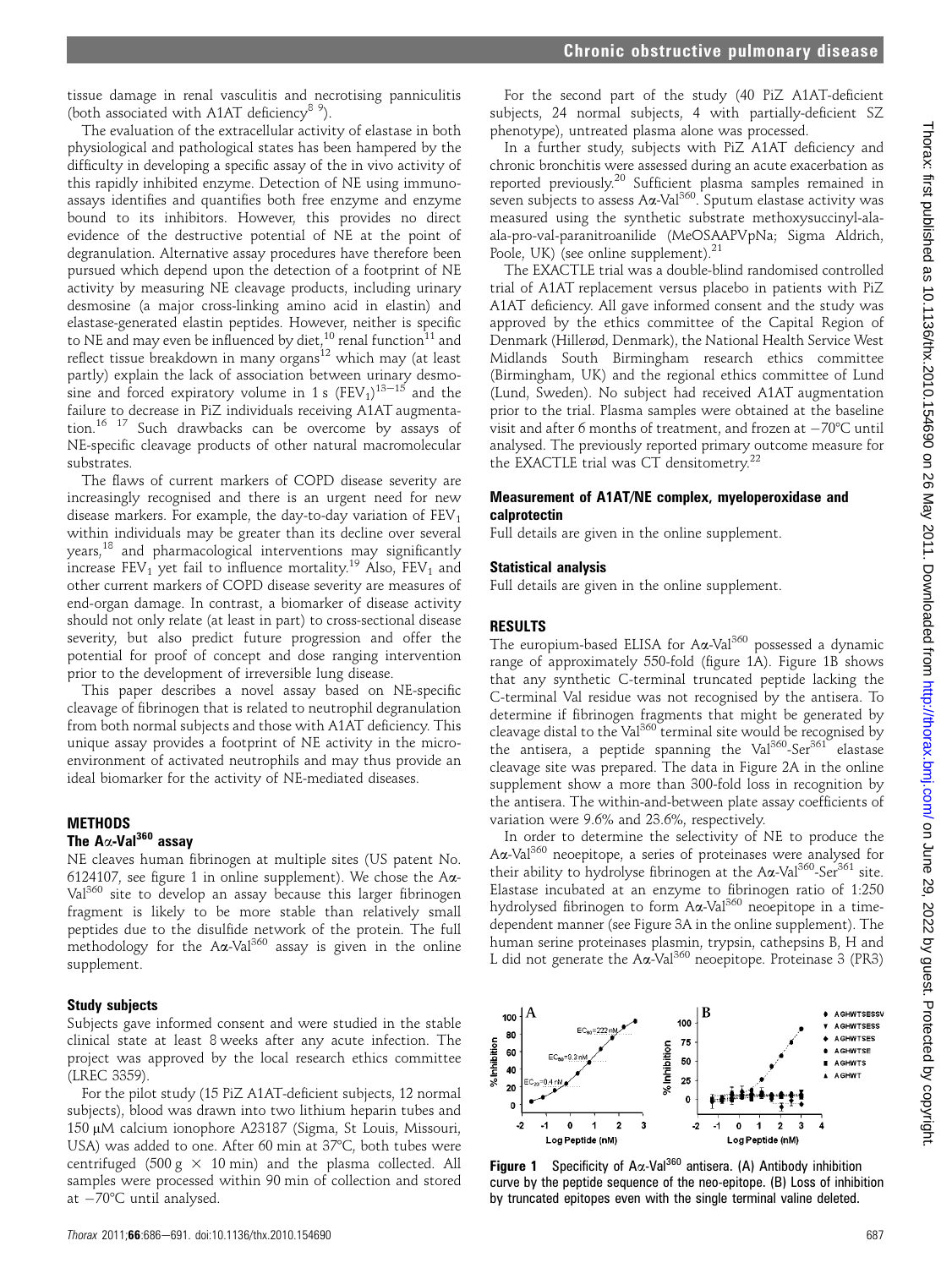is a serine proteinase with 54% sequence homology to elastase co-localised in the neutrophil azurophil granule. The incubation of fibrinogen with PR3 resulted in the time-dependent formation of A $\alpha$ -Val<sup>360</sup> at approximately 15% of the elastase catalysed rate, suggesting a potential but slight contribution of PR3 to  $A\alpha$ -Val<sup>360</sup> in vivo.

## Production of A $\alpha$ -Val<sup>360</sup> and A1AT/NE complex in human blood with A23187 and inhibition with a cell penetrant elastase inhibitor

Figures 3A and 3B in the online supplement show the concentration-dependent and time-dependent production of Aa-Val<sup>360</sup> and A1AT/NE complex formation in human blood stimulated with the calcium ionophore A23187. The maximal amount of Ax-Val<sup>360</sup> and A1AT/NE complex formation was produced within 30-60 min at a final concentration of 75  $\mu$ M A23187. This concentration of A23187 did not cause the release of lactate dehydrogenase, suggesting that elastase was released by exocytosis from azurophilic granules of neutrophils into the plasma rather than cell death. Other stimuli such as zymosan and phorbol myristate acetate gave similar results (data not shown). These findings demonstrate that the cleavage of an endogenous substrate by NE released from neutrophils occurs in blood, even in the presence of high concentrations of the natural inhibitors A1AT and  $\alpha_2$ -macroglobulin.

Figure 2A shows the structure of a mechanism-based elastase inhibitor Merck L-233 (patent WO/2009/045419; Merck, Rahway, USA). Figure 2B shows that L-233 blocks both A1AT/ NE complex formation and A $\alpha$ -Val<sup>360</sup> production in A23187stimulated blood with an  $EC_{50}$  of 0.2  $\mu$ M and 0.4  $\mu$ M, respectively, which is equivalent to the concentration of elastase in blood. An important distinguishing feature between L-233 and A1AT is the ability of L-233 to penetrate neutrophils and inhibit elastase intracellularly (figure 2C). In this experiment whole blood was incubated with <sup>3</sup>H-L-233, followed by isolation of neutrophils. These data confirm the ability of L-233 to bind NE intracellularly and also demonstrate that subsequent stimulation does not release bioactive NE generating Aa-Val<sup>360</sup> or A1AT/NE complex.

## Identification of the  $A\alpha$ -Val<sup>360</sup> in healthy control and PiZ plasma samples

 $A\alpha$ -Val<sup>360</sup> was detectable in all samples with values from 3.5 to 18.9 nM. The concentration showed no relationship to circulating neutrophil numbers in either those with normal A1AT  $(r=0.115; p=0.736)$  or PiZ A1AT deficiency  $(r=0.066; p=0.688)$ . However, in the pilot study, stimulation of the neutrophils by the calcium ionophore A23187 after venepuncture led to a marked increase in A $\alpha$ -Val<sup>360</sup> associated with a similar increase in plasma myeloperoxidase and calprotectin concentrations (table 1). These data support the concept that the  $A\alpha$ -Val<sup>360</sup> signal reflects (at least partly) baseline neutrophil activation.

In the second part of the study involving more subject samples.  $A\alpha$ -Val<sup>360</sup> showed a positive correlation with both myeloperoxidase and calprotectin in unstimulated samples from both healthy controls and A1AT-deficient subjects (table 2). Importantly, the  $A\alpha$ -Val<sup>360</sup> concentration in these two groups showed a positive correlation with the A1AT/NE complex (table 2 and figure 3), confirming that the cleavage product reflects the release of active NE before it is inhibited by A1AT.

In addition, the  $A\alpha$ -Val<sup>360</sup> concentrations were markedly increased in the plasma of A1AT-deficient subjects (n=40;  $p=2.76\times10^{-14}$ ) with a mean (SE) of 9.28 (0.61) nM compared with a mean (SE) of 3.16 (0.25) nM in those with normal A1AT  $(n=24)$ , despite the similar amount of NE released (mean concentrations of A1AT/NE complex 11.57 (1.40)  $\mu$ M and 13.05  $(1.96)$  µM for A1AT-deficient subjects and those with normal A1AT, respectively;  $p=0.487$ ). In support of this biological effect of A1AT deficiency, the mean myeloperoxidase concentration showed a slight but marginal increase (21.12 (1.94) nM and 15.62 (2.05) nM, respectively;  $p=0.042$ ).

Importantly, the relationship between the  $A\alpha$ -Val<sup>360</sup> concentration and the A1AT/NE complex concentration (a measure of NE release) was different for subjects with normal A1AT than for those with PiZ severe deficiency (figure 3). Indeed, overall the Aa-Val<sup>360</sup> concentration showed an exponential relationship with the plasma A1AT concentration (figure 4A), with a marked increase in samples with a plasma A1AT concentration  $\langle 11 \mu M$ . The A $\alpha$ -Val<sup>360</sup> level also showed a negative relationship with the  $FEV<sub>1</sub>$  percentage predicted (figure 5A), with higher levels in those with worse lung function.

In a further study of PiZ-deficient subjects there was a high plasma  $A\alpha$ -Val<sup>360</sup> concentration at the onset of an exacerbation which decreased over 28 days. Similarly, sputum elastase activity was greatest at the start of the exacerbation and fell as the episode resolved.<sup>20</sup> The average results of  $A\alpha$ -Val<sup>360</sup> for each of the collection days was related to the sputum sol phase elastase activity (figure 5B).

Analysis of plasma samples from a randomised controlled trial of A1AT augmentation (EXACTLE<sup>22</sup>) showed no difference between the two groups at baseline. There was a reduction in A $\alpha$ -Val<sup>360</sup> in the treatment group (p=0.022; 95% CI for difference  $-3.05$  to  $-0.07$ ) but not in the placebo group (p=0.313; 95% CI for difference  $-1.36$  to 2.23) at 6 months (figure 5C). The mean  $A\alpha$ -Val<sup>360</sup> was also higher in subjects in the placebo group than those in the treatment group at 6 months, although this just fell short of statistical significance ( $p=0.084$ ). The Levene test showed that there was no significant difference in

Figure 2 L-233, a cell penetrant inhibitor of neutrophil elastase (NE), completely blocks  $A\alpha$ -Val<sup>360</sup> formation. (A) Structure of L-233. (B) Complete inactivation of NE (prior to its release) occurs in the presence of 1  $\mu$ M L-233, as demonstrated by the complete abrogation of the formation of alpha-1 antitrypsin/neutrophil elastase (A1AT/



ntitrypsin/neutrophil elastase (A1AT/<br>NE) complexes and Aα-Val<sup>360</sup>. Human whole blood was preincubated with increasing concentrations of L-233 at 37°C for 60 min, A23187 was then added, followed by a further incubation period of 60 min. Plasma was prepared and  $A\alpha$ -Val<sup>360</sup> and A1AT/NE complex measured by immunoassay. (C) Further evidence of the cell penetrant properties of L-233. Human whole blood, with <sup>3</sup>H-L-233 and increasing concentrations of unlabelled L-233, was incubated at  $37^{\circ}$ C for 60 min. The red blood cells were removed by lysis with hypertonic saline, the leucocytes were pelleted by centrifugation and bound drug was determined in a scintillation counter.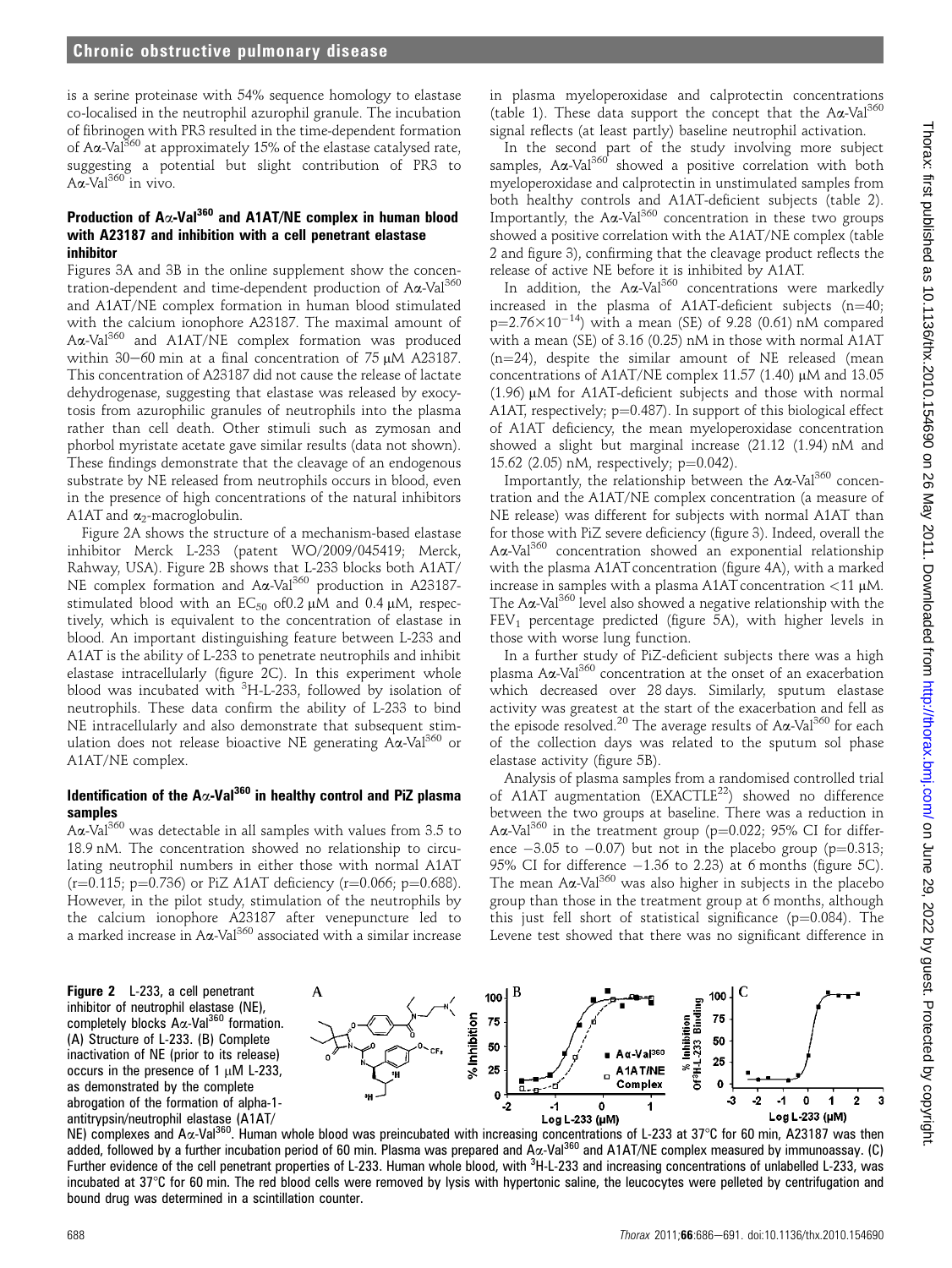Table 1 Mean (SE) results from the pilot study for plasma A $\alpha$ -Val<sup>360</sup>, myeloperoxidase (MPO) and calprotectin (CP) for subjects with normal alpha-1-antitrypsin (A1AT) and those with A1AT deficiency of the PiZ phenotype

|                 | $A\alpha$ -Val <sup>360</sup> (nM) |                   |                            | MPO (nM)     |                   |                            | CP (nM)       |                   |                            |
|-----------------|------------------------------------|-------------------|----------------------------|--------------|-------------------|----------------------------|---------------|-------------------|----------------------------|
|                 | Basal                              | <b>Stimulated</b> | p (basal vs<br>stimulated) | Basal        | <b>Stimulated</b> | p (basal vs<br>stimulated) | <b>Basal</b>  | <b>Stimulated</b> | p (basal vs<br>stimulated) |
| Normal $(n=12)$ | 3.64(0.38)                         | 76.51 (6.03)      | $1.02\times10^{-7}$        | 15.57 (2.41) | 321.05 (34.95)    | $2.67\times10^{-6}$        | 69.92 (13.94) | 261.63 (29.42)    | $3.32\times10^{-4}$        |
| PiZ $(n=15)$    | 9.46(1.06)                         | 157.43 (20.60)    | $1.98\times10^{-5}$        | 20.16 (2.77) | 291.40 (17.32)    | $1.19\times10^{-7}$        | 70.04 (18.28) | 287.05 (80.33)    | 0.016                      |

All values increased significantly following stimulation with the ionophore A23187. The Aa-Val<sup>360</sup> values were higher in the A1AT-deficient samples both before and after stimulation compared with those from normal subjects.

the variance from the mean between month 0 and month 6 in the placebo ( $p=0.500$ ) or treatment group ( $p=0.670$ ).

## **DISCUSSION**

We describe a unique assay based on the generation of an NEspecific cleavage product of fibrinogen which demonstrates good within and between assay variability. The  $A\alpha$ -Val<sup>360</sup> correlated well with two other independent markers of neutrophil activation, especially following stimulation-namely, myeloperoxidase which is stored and released from the same granule as NE and a cytoplasmic protein calprotectin. In vitro activation of neutrophils in whole blood resulted in an increase in the plasma concentrations of all three signals. However,  $A\alpha$ -Val<sup>360</sup> is a specific marker of pre-inhibition elastase activity and, although it is generally related to other neutrophil activation markers and total elastase release as measured by the A1AT/NE complex, it also provides unique information. The current study shows that the relationship between the pre-inhibition NE activity (as quantified by  $A\alpha$ -Val<sup>360</sup>) and the total amount of NE released (A1AT/NE complex) is different in subjects with A1AT deficiency than in those without, confirming the more specific nature of this marker.

Importantly,  $A\alpha$ -Val<sup>360</sup> must be generated at the point of release of NE (before NE is captured and inhibited by A1AT), confirming the mathematical predictions $23$  and in vitro observations<sup>6</sup> described by others. This reflects the exceptionally high concentrations of NE at the point of release from the granule that exceeds the concentration of surrounding A1AT. Quantum proteolysis, demonstrated by mathematical and in vitro modelling, predicts this effect would be increasingly marked as the concentration of A1AT falls below 11  $\mu$ M, producing an exponential relationship between activity and radius. The in vivo data presented here (figure 4) confirm that the theory and in vitro data are correct in predicting the phenomenon.

The implications therefore are that, during neutrophil activation and migration, NE release produces an area of obligate proteolysis that leads to tissue damage thought to be central to the pathophysiology of emphysema. Furthermore, the enhanced proteolytic activity in subjects with an A1AT level  $\langle 11 \mu M$ explains the more severe, early onset and rapid decline in lung function seen in subjects with A1AT deficiency. The evidence

Table 2 Spearman correlation coefficients (r) and significance (p) for Aa-Val<sup>360</sup> with alpha-1-antitrypsin/neutrophil elastase (A1AT/NE) complex, myeloperoxidase (MPO) and calprotectin (CP) for subjects with and without A1AT deficiency

| and velocided ATAT achoichev |                                                            |                                      |                                     |  |  |  |  |
|------------------------------|------------------------------------------------------------|--------------------------------------|-------------------------------------|--|--|--|--|
|                              | $A\alpha$ -Val <sup>360</sup> vs<br><b>A1AT/NE</b> complex | $A\alpha$ -Val <sup>360</sup> vs MPO | $A\alpha$ -Val <sup>360</sup> vs CP |  |  |  |  |
| Normal                       | $r = 0.414$                                                | $r = 0.694$                          | $r = 0.535$                         |  |  |  |  |
| $(n=24)$                     | $p=0.045$                                                  | $p=1.66x10^{-4}$                     | $p=0.007$                           |  |  |  |  |
| PiZ                          | $r = 0.644$                                                | $r = 0.762$                          | $r = 0.492$                         |  |  |  |  |
| $(n=40)$                     | $p=7.25\times10^{-6}$                                      | $p=1.11\times10^{-8}$                | $p=0.001$                           |  |  |  |  |

that this relates to in vivo degranulation is confirmed by the use of a specific intracellular inhibitor L-233 which completely abrogates the generation of  $A\alpha$ -Val<sup>360</sup> and A1AT/NE complex by the neutrophil activator A23187 in a time- and concentrationdependent manner.

 $A\alpha$ -Val $^{360}$  therefore supports the mathematical and in vitro data of Campbell et  $al^{6}$  <sup>23</sup> and is a surrogate marker of activity central to neutrophilic COPD disease processes. However, to be a valid biomarker,  $A\alpha$ -Val<sup>360</sup> must also<sup>24</sup>:

- 1. relate to disease severity;
- 2. be stable, but vary with events associated with disease progression;
- 3. be sensitive to effective intervention factors;
- 4. predict progression;
- 5. improve upon existing disease markers.

We showed that  $A\alpha$ -Val<sup>360</sup> relates cross-sectionally to FEV<sub>1</sub> and, while the limitations of  $FEV<sub>1</sub>$  as a severity marker of COPD are recognised,<sup>24 25</sup> this physiological parameter nevertheless relates well to mortality.<sup>26</sup> Although this correlation is consistent with  $A\alpha$ -Val<sup>360</sup> reflecting the disease processes that influence  $FEV<sub>1</sub>$ , it should be noted that interpretation is more complex. A high level of an NE marker could reflect the current status (severity), the process that results in the current status or future disease progression. Although  $FEV<sub>1</sub>$  is a poor surrogate of pathological processes such as emphysema, a single crosssectional value represents both disease activity and duration. Thus, further studies are needed to explore this relationship,



Figure 3 Positive correlations of alpha-1-antitrypsin/neutrophil elastase (A1AT/NE) complexes and  $A\alpha$ -Val<sup>360</sup> in subjects with and without PiZ A1AT deficiency. The relationship between  $A\alpha$ -Val<sup>360</sup> and the A1AT/ NE complex is shown for subjects with (open circles) and without (crosses) A1AT deficiency. The correlation coefficients (r) are shown and the regression lines included. Although the relationship is similar in both groups ( $p<0.001$  and  $p<0.025$ , respectively), the shift of the A1AT-deficient curve to the right indicates more generation of A $\alpha$ -Val<sup>360</sup> before NE is inhibited in subjects with A1AT deficiency.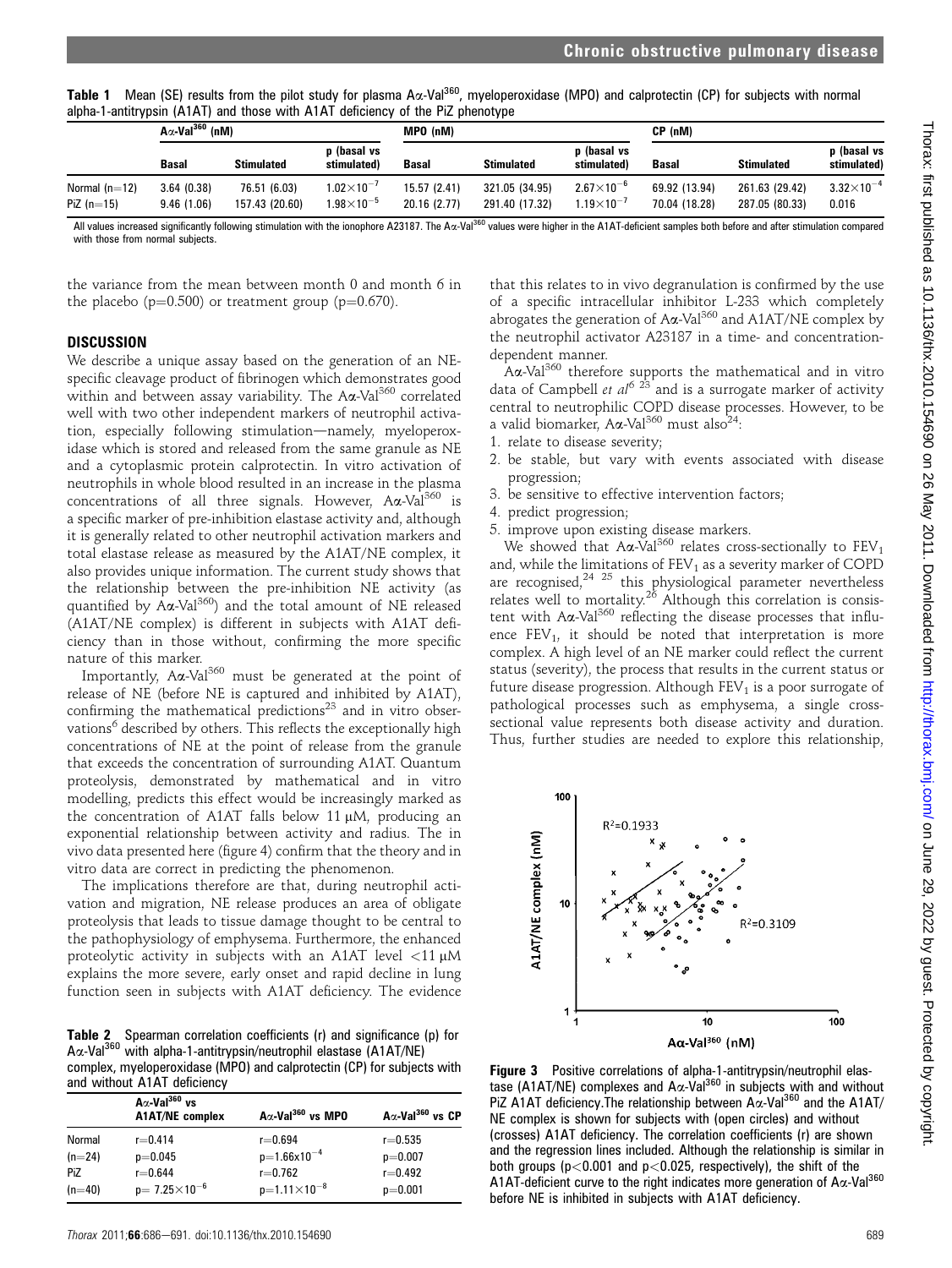Figure 4 Quantum proteolysis. (A) Relationship between Aα-Val<sup>360</sup> (nM) and plasma alpha-1-antitrypsin (A1AT) concentration in  $\mu$ M. (B) Comparison with in vitro data of the area of proteolytic degradation by neutrophils in the presence of increasing concentrations of neutrophil elastase (NE) inhibitors. Reprinted with permission from Liou and Campbell.<sup>23</sup>  $©$  1995, American Chemical Society.



which should include the relationship to other parameters of the emphysematous process (gas transfer and lung densitometry). In addition, the relationship of the marker to future progression needs to be assessed in a large group of patients over several years.

It is possible that a synergistic relationship exists between Aa-Val <sup>360</sup> and fibrinogen since fibrinogen may also relate to COPD disease severity.<sup>27</sup> However, although NE is released at a high concentration which exceeds that of most substrates, the total amount released is low and therefore the abundant fibrinogen protein remains in excess. Fibrinogen is therefore only likely to influence  $A\alpha$ -Val<sup>360</sup> formation if the clotting factor concentration varies between individuals by several orders of magnitude. However, published data have shown that this is not the case, either between individuals in the stable state<sup>27</sup> or within individuals experiencing an acute exacerbation.28 Furthermore, stimulation of neutrophils in plasma with ionophore greatly increases A $\alpha$ -Val<sup>360</sup>, indicating the fibrinogen concentration is not a limiting factor (at least in the stable state).

We also demonstrated an increase in  $A\alpha$ -Val<sup>360</sup> during exacerbations with a related rise in sputum elastase activity. These episodes are associated with faster disease progression,<sup>29</sup> fulfilling the second criterion for a biomarker, and therefore would also be consistent with an NE-related process driving

progression. However, in the absence of an acute exacerbation, sputum NE activity is either absent, below or close to the lower limit of detection<sup>21</sup> and always absent in plasma which precludes direct use of NE activity as a biomarker in the stable state, which again supports the need for an alternative pre-inhibition marker of activity such as  $A\alpha$ -Val<sup>360</sup>.

The Aa-Val<sup>360</sup> concentration decreased specifically in the A1AT-deficient subjects after 6 months of augmentation therapy but remained unchanged in those in the placebo group, thus demonstrating stability and an effect of treatment. The baseline Aa-Val<sup>360</sup> values were identical in both groups and, although not powered to assess the specific effect of therapy on  $A\alpha$ -Val<sup>360</sup>, the results showed a trend to lower values in the treated group at 6 months, providing data to power future studies using this marker as an outcome. The efficacy of augmentation therapy has yet to be proven beyond doubt, although observational data $30$  and the effects on progression of CT densitometry are consistent with efficacy.<sup>22 31 32</sup> The reduction in A $\alpha$ -Val<sup>360</sup> may therefore provide a short-term surrogate of efficacy of antielastase therapy in this disease and hence has the potential for dose ranging studies, although further validation of clinical outcomes will clearly be required.

These in vivo associations therefore provide background and cumstantial evidence required to validate  $A\alpha$ -Val<sup>360</sup> as circumstantial evidence required to validate  $A\alpha$ -Val<sup>360</sup>



Figure 5 A $\alpha$ -Val<sup>360</sup> relates to lung function and sol elastase activity and is decreased in PiZ subjects receiving alpha-1-antitrypsin (A1AT) replacement therapy but not in the placebo group. (A) Relationship between A $\alpha$ -Val<sup>360</sup> and forced expiratory volume in 1 s (FEV<sub>1</sub>) (% predicted) is shown on a double log scale. The correlation line is drawn (r= $-0.321$ ; p=0.005). (B) In this further study, the plasma A $\alpha$ -Val<sup>360</sup> concentration and sputum elastase activity were measured in seven PiZ A1AT-deficient subjects with chronic bronchitis during an acute exacerbation. Each point on the figure represents the mean A $\alpha$ -Val<sup>360</sup> concentration and elastase activity on an individual day. Both parameters were highest at presentation and fell progressively until the final day of the study (at which point the patients were clinically stable). The coefficient and significance is shown. (C)  $Ax$ -Val<sup>360</sup> was measured in plasma obtained from 77 PiZ A1AT-deficient participants in the EXACTLE trial (a double-blind randomised controlled trial of placebo (n=34) versus A1AT replacement therapy (n=33)). The mean A $\alpha$ -Val<sup>360</sup> (with SE bar lines) is shown for subjects before the start of the trial (open histogram) and at 6 months (solid histogram) while receiving placebo or A1AT replacement therapy. The significance of the reduction in the Aa-Val<sup>360</sup> on the active compound is shown. The A $\alpha$ -Val<sup>360</sup> was also higher in subjects in the placebo group than in those in the treatment group at month 6, although this did not quite achieve statistical significance ( $p=0.0835$ ).